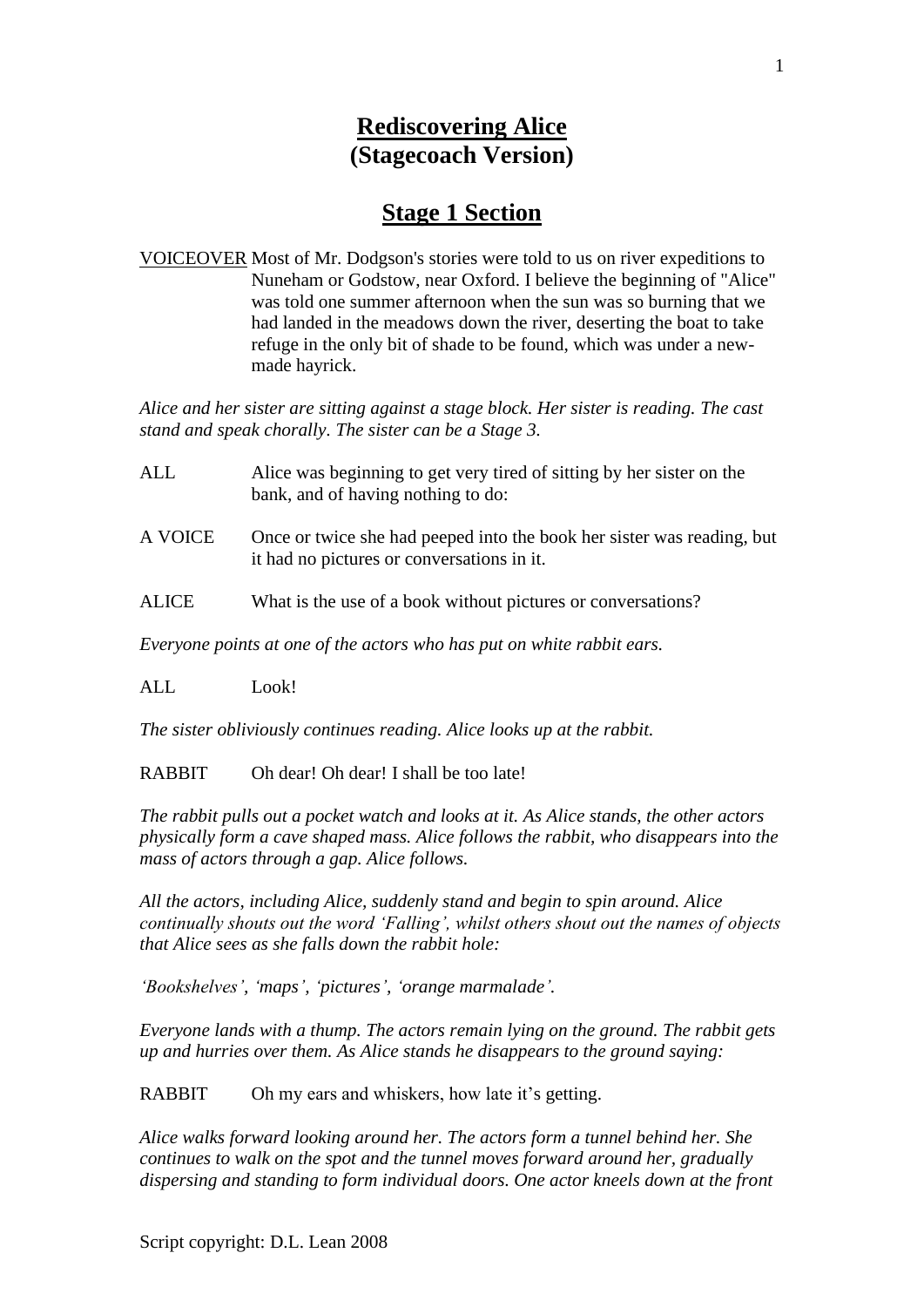*of the stage to form a small door. Another actor becomes a table and holds a small key, a bottle and a cake. Alice tries a number of doors but they do not open. She finds the table which hands her the key. She tries it in the doors, but none opens. She kneels down by the small door. The key opens it, and Alice looks out over the audience.*

ALICE It's quite the loveliest garden you ever saw.

*The actors all sigh affectionately.*

*Alice closes the door, stands up, and goes back to the table with the key. The table takes the key and hands her a bottle.*

TABLE Drink me!

A VOICE Look first, and see if it's marked poison or not.

*Alice looks at the bottle, shakes her head, and drinks. In mime, she starts to shrink. The other actors all stretch upward – including the small door and the table.*

*Alice goes to the small door only to find it locked. She goes back to the table, which holds the key up beyond her reach. Alice sits down and cries.*

A VOICE Come, there's no use in crying like that!

A VOICE I advise you to leave off this minute!

*The table reveals the cake, which is clasped between its feet. Alice takes it.*

TABLE Eat me!

*Alice starts to eat, then mimes growing larger. The other actors melt to the ground saying:*

ALL Curiouser and curiouser.

*Alice scrambles to collect the key again, hurries to the small door – only to find it even smaller. Hand sized. She begins to cry again.*

| A VOICE                                                  | You ought to be ashamed of yourself!                                               |  |
|----------------------------------------------------------|------------------------------------------------------------------------------------|--|
| A VOICE                                                  | A great girl like you to go on crying in this way!                                 |  |
| A VOICE                                                  | Stop it at once, I tell you!                                                       |  |
| The rabbit suddenly stands up again. Alice looks at him. |                                                                                    |  |
| <b>RABBIT</b>                                            | Oh! The Duchess, the Duchess! Oh! Won't she be savage if I've kept<br>her waiting! |  |

ALICE If you please,  $Sir -$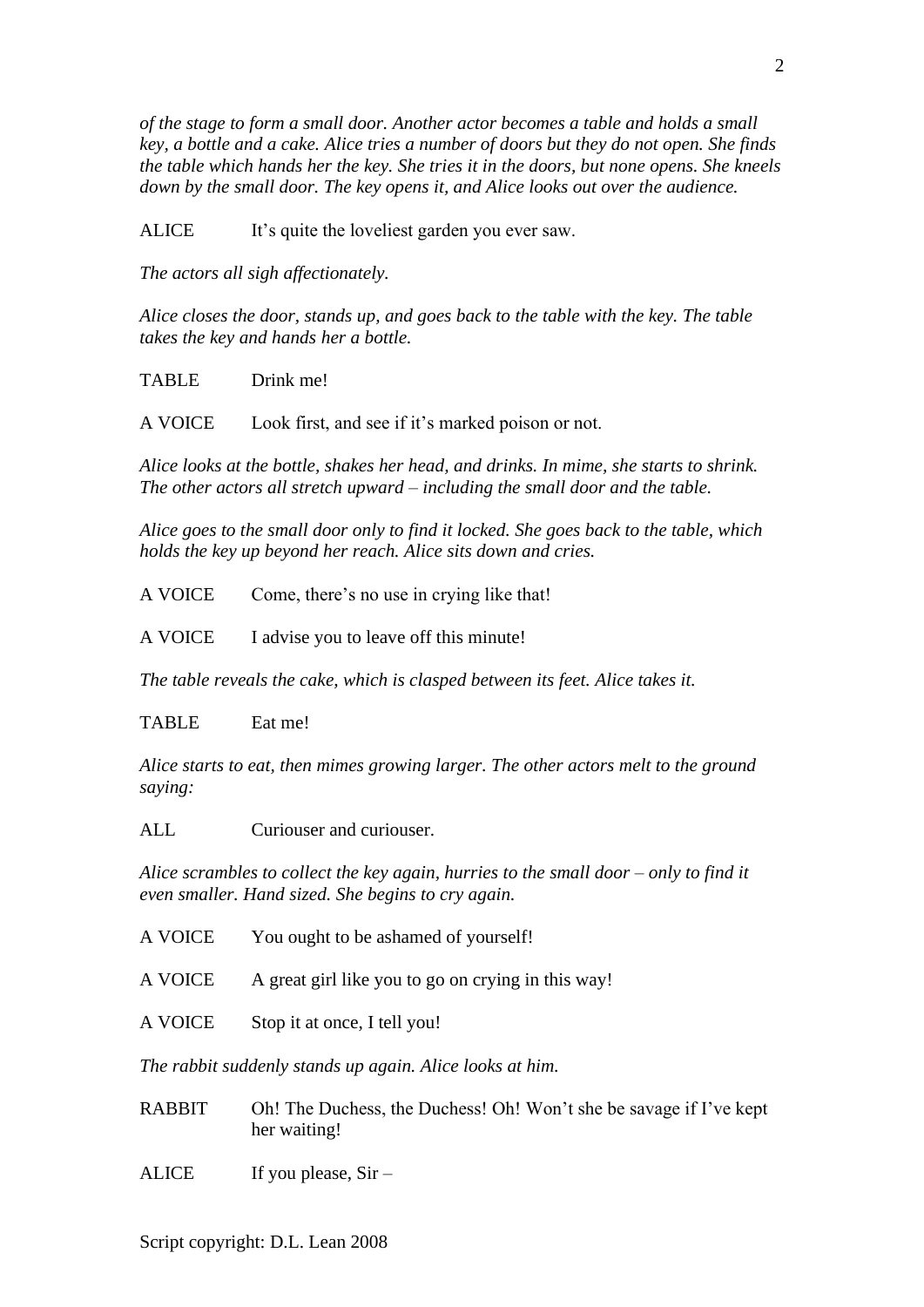*The rabbit drops a fan and some gloves and then drops down to the ground again.*

*Alice picks up the fan and gloves and starts to fan herself.*

| <b>ALL</b>   | Dear, dear! How queer everything is today!                                                                                       |
|--------------|----------------------------------------------------------------------------------------------------------------------------------|
| <b>ALICE</b> | I wonder if I've been changed in the night? Who in the world am I?                                                               |
| A VOICE      | Ada?                                                                                                                             |
| A VOICE      | No, her hair goes in such long ringlets.                                                                                         |
| A VOICE      | Mabel?                                                                                                                           |
| A VOICE      | No, she knows so very little.                                                                                                    |
| <b>ALICE</b> | I'll try if I know all the things I used to know.                                                                                |
| A VOICE      | Four times five is twelve.                                                                                                       |
| A VOICE      | Four times six is thirteen.                                                                                                      |
| A VOICE      | London is the capital of Paris.                                                                                                  |
| A VOICE      | Paris is the capital of Rome.                                                                                                    |
| <b>ALL</b>   | How doth the little crocodile<br>Improve his shining tail,<br>And pour the waters of the Nile<br>On every golden scale!          |
|              | How cheerfully he seems to grin,<br>How neatly spreads his claws,<br>And welcomes little fishes in,<br>With gently smiling jaws. |

*Alice bursts into tears again. The other actors all cry with her as they stand up tall. Alice puts the gloves and fan down and suddenly looks up at the other actors.*

ALICE I must be growing small again.

*Alice runs over to the door, which is shut. She runs over the table, which is holding the key too high. She bursts into tears again! The other actors move around the stage as if they are swimming, gradually they take on the mannerisms of different animals. Alice starts swimming too.*

ALICE I wish I hadn't cried so much! I shall be punished for it now, I suppose, by being drowned in my own tears.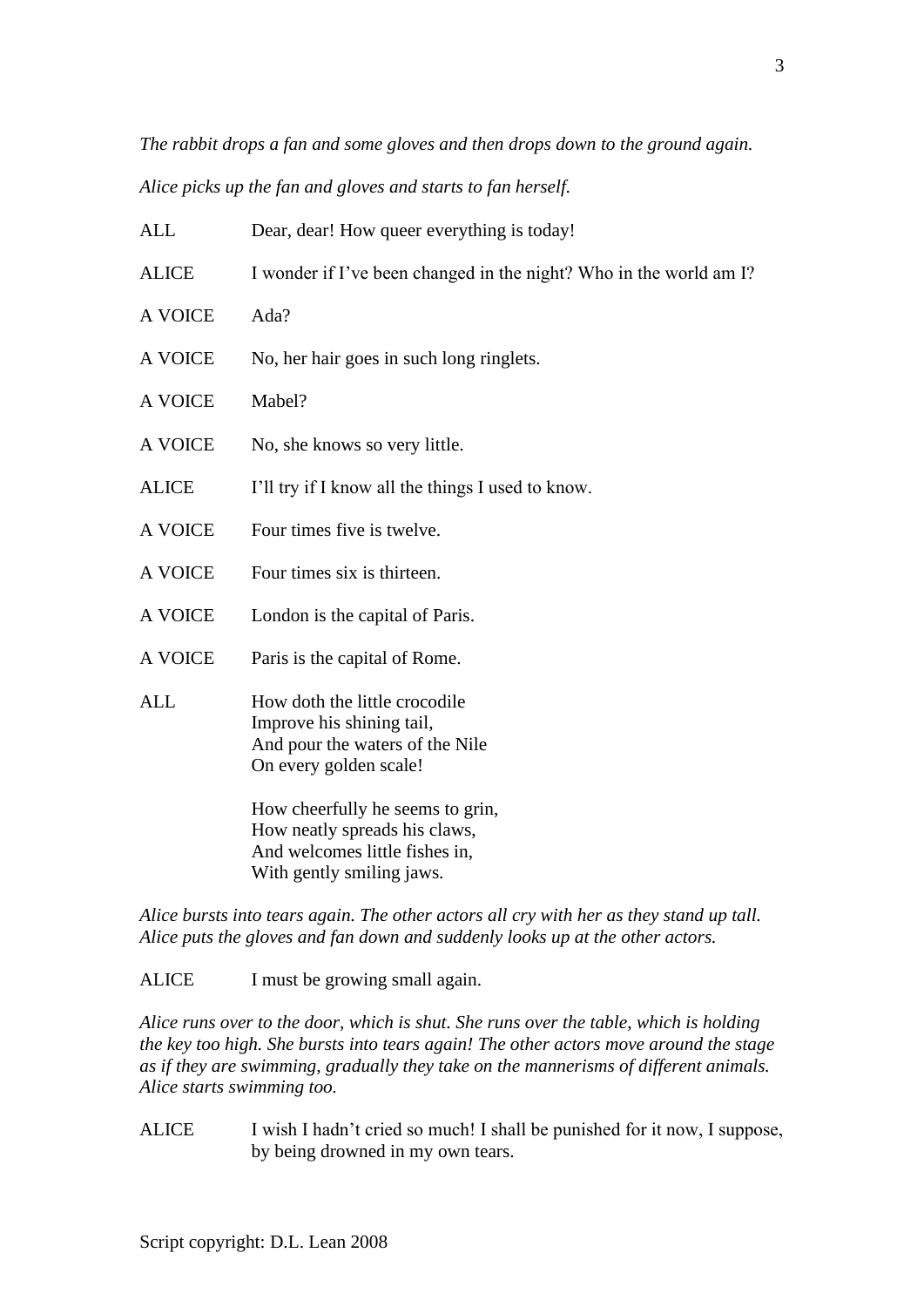*An actor with mouse ears swims next to her.*

ALICE O Mouse, do you know a way out of this pool?

*The mouse looks at her but doesn't respond.*

ALICE Perhaps he doesn't understand English. I'll try something out of my French phrase book. *(To Mouse.)* Ou est ma chatte?

*The Mouse quivers with fright.*

- ALICE Oh, I beg your pardon! I quite forgot that you don't like cats. Our cat, Dinah is such a dear thing.
- MOUSE *(Shrill and passionate.)* Not like cats! Would *you* like cats if you were me? Nasty, low, vulgar things! Don't let me hear the name again! Let us get to the shore.

*Everyone mimes swimming forward until they are all standing along the front of the stage.*

| <b>DODO</b>  | The best thing to get us dry would be a Caucus race.                                                                             |
|--------------|----------------------------------------------------------------------------------------------------------------------------------|
| <b>ALICE</b> | What <i>is</i> a Caucus race?                                                                                                    |
| <b>DODO</b>  | Why the best way to explain it is to do it. The race is run in a circle.<br>You can begin when you like and leave when you like. |

*Everyone starts running around in a circle, each with their own animal characteristic. After a while the Dodo calls out:*

| <b>DODO</b> | The race is over! <i>Everybody</i> has won and <i>all</i> must have prizes. |
|-------------|-----------------------------------------------------------------------------|
| ALL         | But who is to give the prizes.                                              |
| <b>DODO</b> | <i>(Pointing at Alice.)</i> Why she of course.                              |
| ALL         | Prizes! Prizes!                                                             |
|             |                                                                             |

*Alice pulls a small tin of pastels out of her pocket and hands them round.*

- MOUSE She must have a prize herself you know.
- DODO Of course. What else do you have in your pocket?
- ALICE *(Pulling out a thimble and handing it to him.)* A thimble.
- DODO *(Returning it.)* We beg your acceptance of this elegant thimble.
- ALICE Thank you. Oh, I do wish Dinah was here.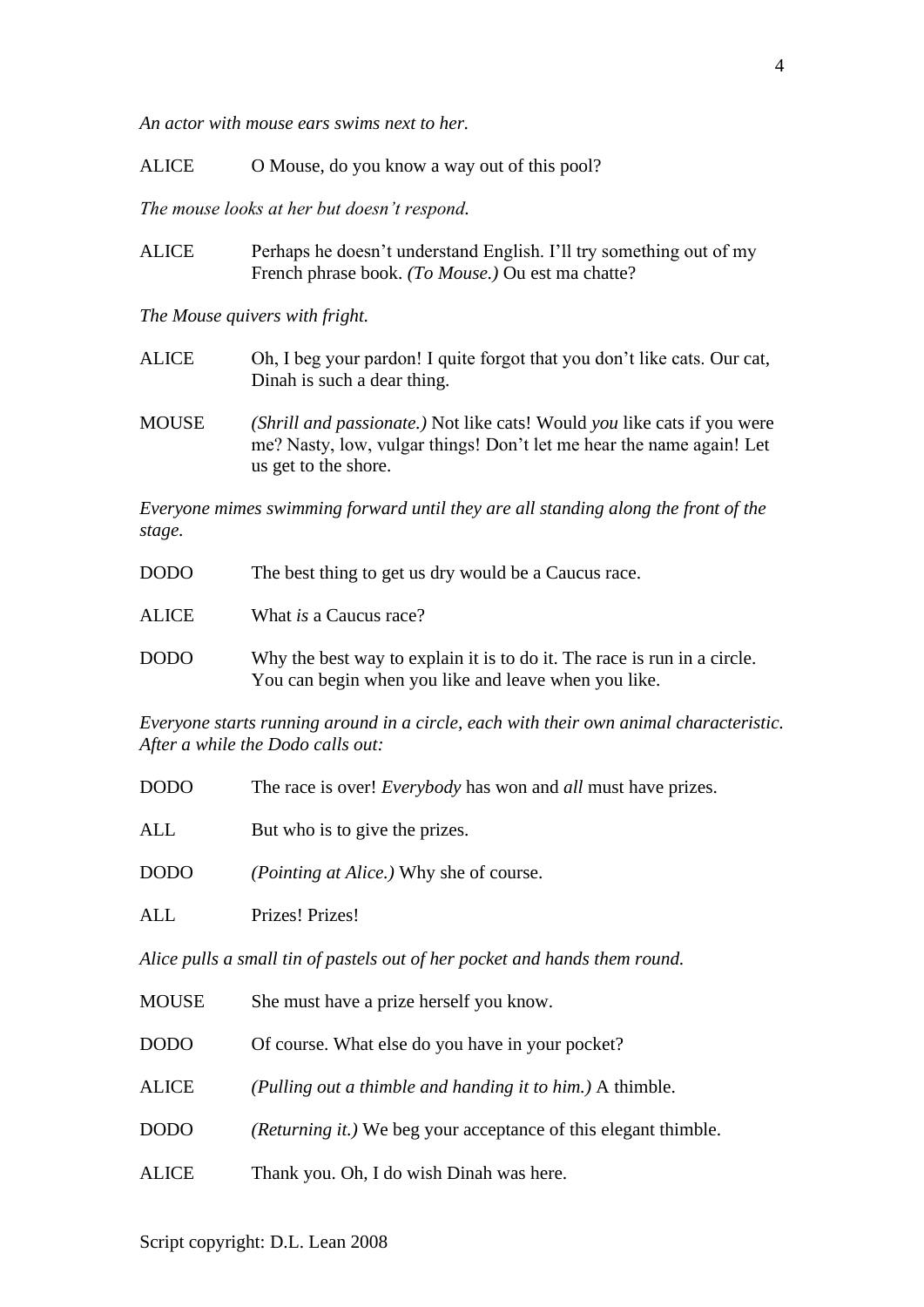#### DODO And who is Dinah?

MOUSE *(Crossly.)* Her cat.

*Everyone gasps.*

A VOICE I must be getting home: the night air doesn't suit my throat.

A VOICE Come away, my dears. It's high time you were all in bed.

*Everyone scurries away whispering about what terrible things cats are and how rude Alice is. They stand with their backs turned on Alice.*

ALICE I wish I hadn't mentioned Dinah. Nobody seems to like her, down here. Oh, my dear Dinah, I wonder if I shall ever see you anymore.

## **Stage 2 Section**

RABBIT The Duchess! The Duchess! Oh my fur and whiskers! Where can I have dropped them I wonder? *(Noticing Alice.)* Why, Mary-Ann, what are you doing out here? Run home this moment and fetch me a pair of gloves and a fan! Quick, now!

*Alice runs and an actor becomes the table. The table hands her the fan and gloves, and another bottle.*

TABLE Drink me!

*Alice drinks from the bottle and begins to grow too tall – lifted by other actors.*

ALICE *(Looking down.)* I do wish I hadn't drunk quite so much.

*The White Rabbit looks up at Alice.*

| RABBIT | (Calling) Pat! Pat! Come here!                                             |
|--------|----------------------------------------------------------------------------|
| PAT    | I'm here! I'm here!                                                        |
| RABBIT | ( <i>Pointing at Alice.</i> ) Now tell me, Pat, what's that in the window? |
| PAT    | It's a very large girl. As big as the house!                               |
| RABBIT | Tell Bill to fetch his ladder here and go down the chimney.                |
| PAT    | Bill! Bill! Come here!                                                     |
| BILL   | I'm here! I'm here!                                                        |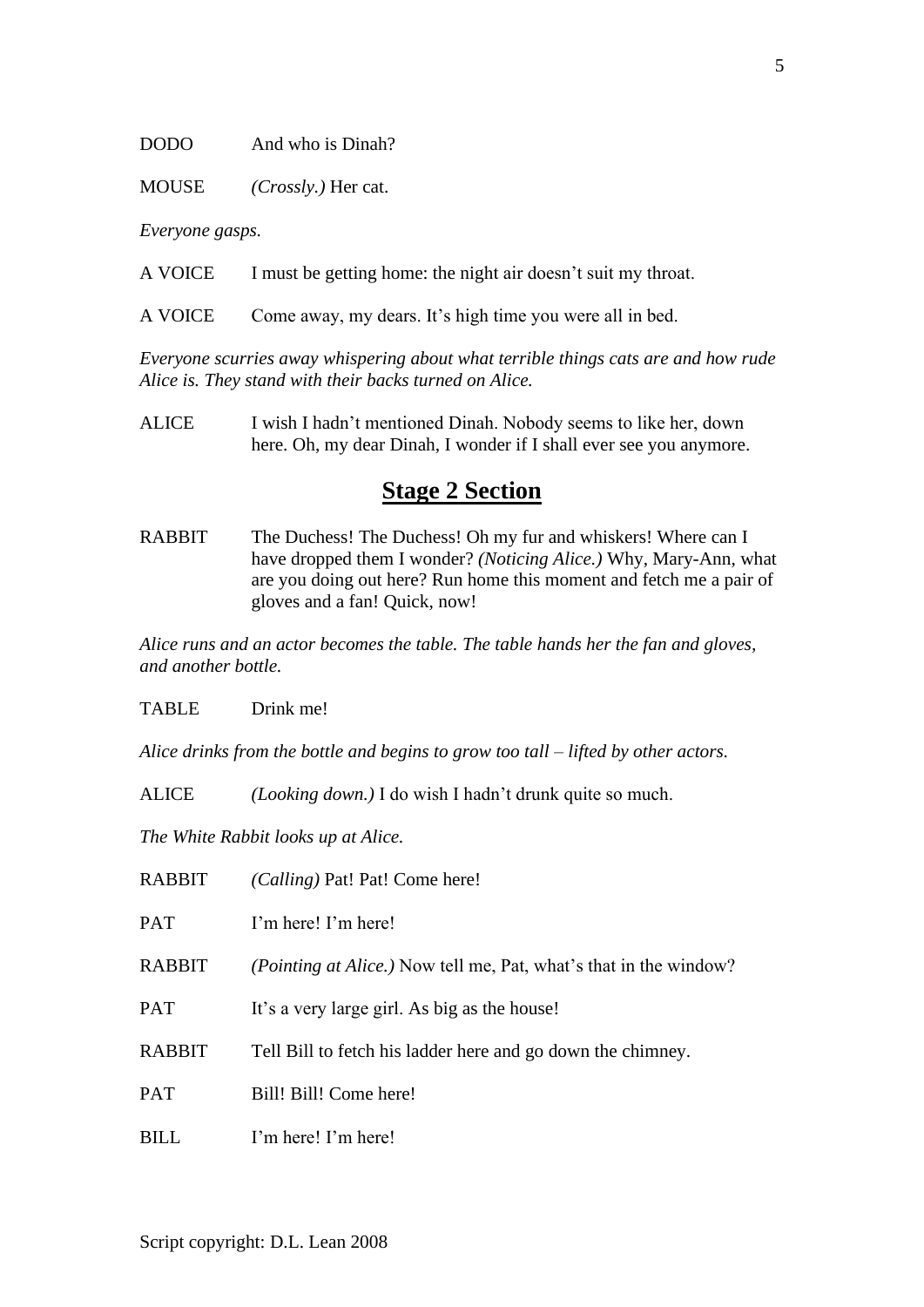PAT We need to get that large girl out of the house. The master says you've got to fetch your ladder and go down the chimney. BILL Hey, I shan't! You do it! PAT That I won't! You've got to go down. BILL I've got a better idea! Let's throw pebbles at her!

*Bill and Pat mime throwing pebbles at Alice who tries to avoid them.*

ALICE Ouch! Ouch! Why these aren't pebbles at all. They're little cakes! I wonder what will happen if I eat one?

*Alice mimes eating a cake and gradually begins to shrink (lowered by other actors.)* 

*Everyone becomes trees and flowers, stretched high above Alice, who weaves her way through them. Two actors become the Caterpillar. The stage block becomes the mushroom on which he sits. Alice approaches.*

| <b>CATERP</b>                   | Who are you?                                                                                                                                                                                                  |  |
|---------------------------------|---------------------------------------------------------------------------------------------------------------------------------------------------------------------------------------------------------------|--|
| <b>ALICE</b>                    | I hardly know, Sir. I know who I was when I got up this morning, but I<br>must have changed several times since then.                                                                                         |  |
| <b>CATERP</b>                   | Explain yourself!                                                                                                                                                                                             |  |
| <b>ALICE</b>                    | I can't explain myself, I'm afraid, Sir, because I'm not myself you see.                                                                                                                                      |  |
| <b>CATERP</b>                   | I don't see.                                                                                                                                                                                                  |  |
| <b>ALICE</b>                    | I can't understand it myself. Being so many sizes in one day is very<br>confusing. When you have to turn into a chrysalis, and then after that<br>into a butterfly, you'll feel a little confused, won't you? |  |
| <b>CATERP</b>                   | Not at all. Who are you?                                                                                                                                                                                      |  |
| Alice is fed up and walks away. |                                                                                                                                                                                                               |  |

Come back! I've something important to say!

*Alice turns and comes back.*

Keep your temper!

ALICE Is that all?

CATERP So you think you're changed do you?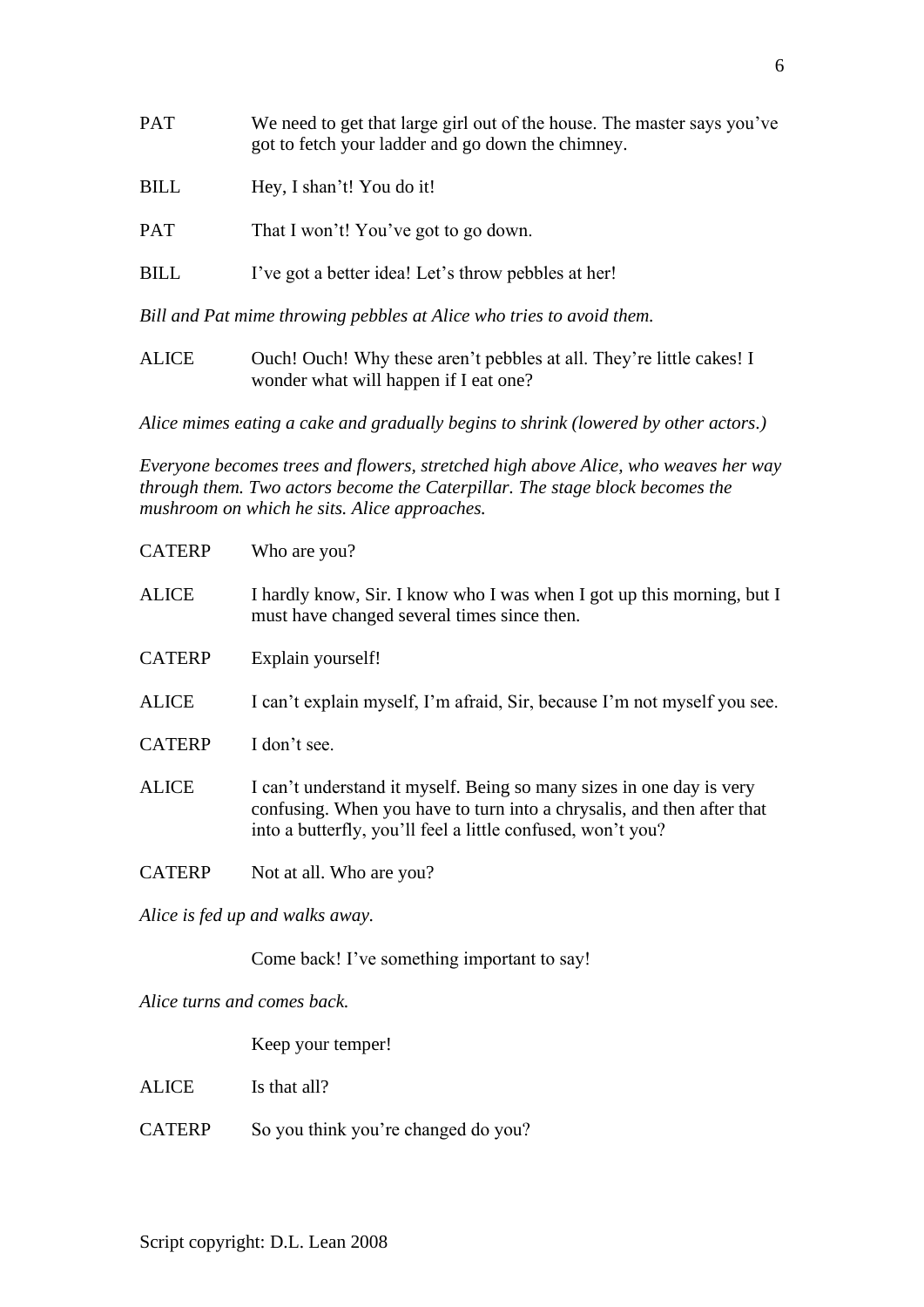| <b>ALICE</b>  | I can't remember things as I used – and I don't keep the same size for<br>ten minutes together!                                                                     |
|---------------|---------------------------------------------------------------------------------------------------------------------------------------------------------------------|
| <b>CATERP</b> | What size do you want to be?                                                                                                                                        |
| <b>ALICE</b>  | I should like to be a little larger. Three inches is such a wretched height<br>to be.                                                                               |
| <b>CATERP</b> | It is a very good height indeed. (Starts to slither away.) One side of the<br>mushroom will make you grow taller, and the other side will make you<br>grow shorter. |

*Alice mimes nibbling on bits of the mushroom, as other actors lift her up and down.*

*Alice watches as two actors become footmen.*

| FOOT 1 | For the Duchess. An invitation from the Queen to play croquet. |
|--------|----------------------------------------------------------------|
| FOOT 2 | From the Queen. An invitation for the duchess to play croquet. |
|        |                                                                |

*Alice approaches.*

| FOOT <sub>1</sub> | There's no use in knocking on the door. First because we're on the<br>same side of the door as you are. |
|-------------------|---------------------------------------------------------------------------------------------------------|
| FOOT <sub>2</sub> | And secondly, because they're making such a noise inside, no one<br>could possibly hear you.            |
| FOOT <sub>1</sub> | There might be some sense in knocking if you were <i>inside</i> , and I could<br>let you out.           |
| FOOT <sub>2</sub> | Or you could just open the door and go in.                                                              |

*Alice steps in between the two footmen.*

*Suddenly one actor becomes the Duchess, another, the Cook and another, the Cheshire Cat. The Cheshire Cat holds a false grin on a stick, the Cook stirs with a wooden spoon, and the Duchess cradles a 'baby' in a blanket. They are arguing. The Duchess sneezes. Alice jumps.*

|  | <b>DUCHESS</b> |  | Pepper! Pepper! There is too much pepper in that soup! |  |
|--|----------------|--|--------------------------------------------------------|--|
|--|----------------|--|--------------------------------------------------------|--|

- COOK Be quiet! There most certainly is not!
- DUCHESS Don't you tell me to be quiet! There *is* too much pepper!
- COOK There is not!

DUCHESS Is!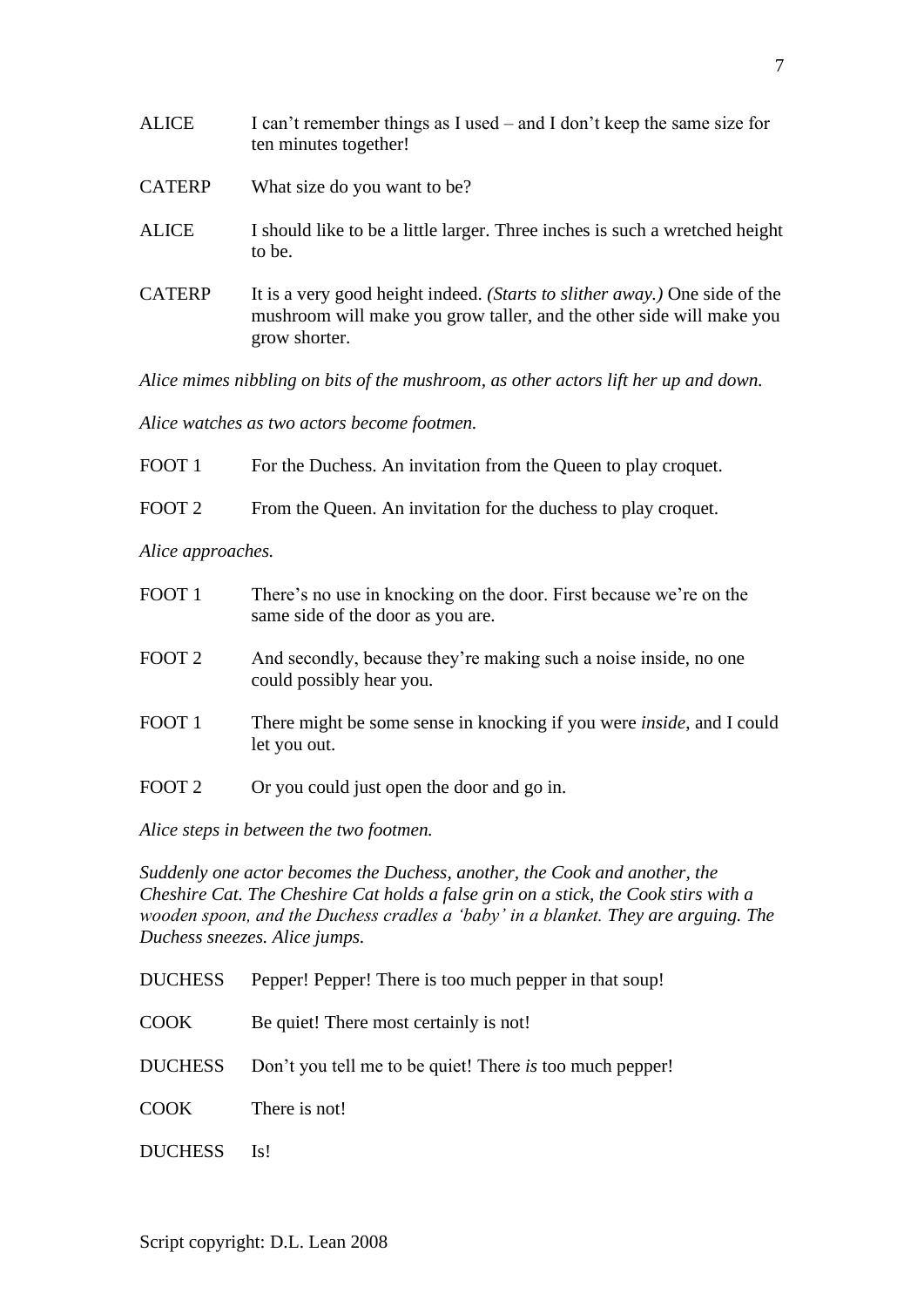| <b>COOK</b>    | Is not!                                                                                                       |
|----------------|---------------------------------------------------------------------------------------------------------------|
| <b>DUCHESS</b> | Is! Is! Is!                                                                                                   |
| <b>COOK</b>    | Oh, be quiet!                                                                                                 |
| <b>DUCHESS</b> | How dare you!                                                                                                 |
| <b>ALICE</b>   | <i>(Politely to the Duchess.)</i> Please would you tell me why your cat grins<br>like that.                   |
| <b>DUCHESS</b> | It's a Cheshire Cat. That's why! You don't know much, and that's a<br>fact! (Shouting at her baby.) Pig! Pig! |

*Suddenly the Cook starts hitting the Duchess and the baby with her spoon. The Duchess takes no notice.*

ALICE Oh, please mind what you're doing!

*The cook stops and returns to stirring the stew.*

- DUCHESS If everybody minded their own business the world would go round a deal faster than it does. *(To the cook.)* Chop off her head! *(She starts to rock her baby and sing a lullaby, but every so often she shakes the baby.)* Speak roughly to your little boy, And beat him when he sneezes: He only does it to annoy, Because he knows it teases.
- ALL Wow! Wow! Wow!
- DUCHESS *(Flinging the baby to Alice.)* Here! You may nurse it a bit, if you like! I must get ready to play croquet with the Queen.

*The Duchess walks away, followed by the Cook. Alice rocks the baby. She looks at the baby's face and is clearly alarmed.*

ALICE Why you *really* are a pig!

*She puts the pig down and turns to see the Cheshire cat.*

CAT Do you play croquet with the Queen today? ALICE I should very much like to, but I haven't been invited. CAT You'll see me there. ALICE Would you tell me please which way I ought to go from here?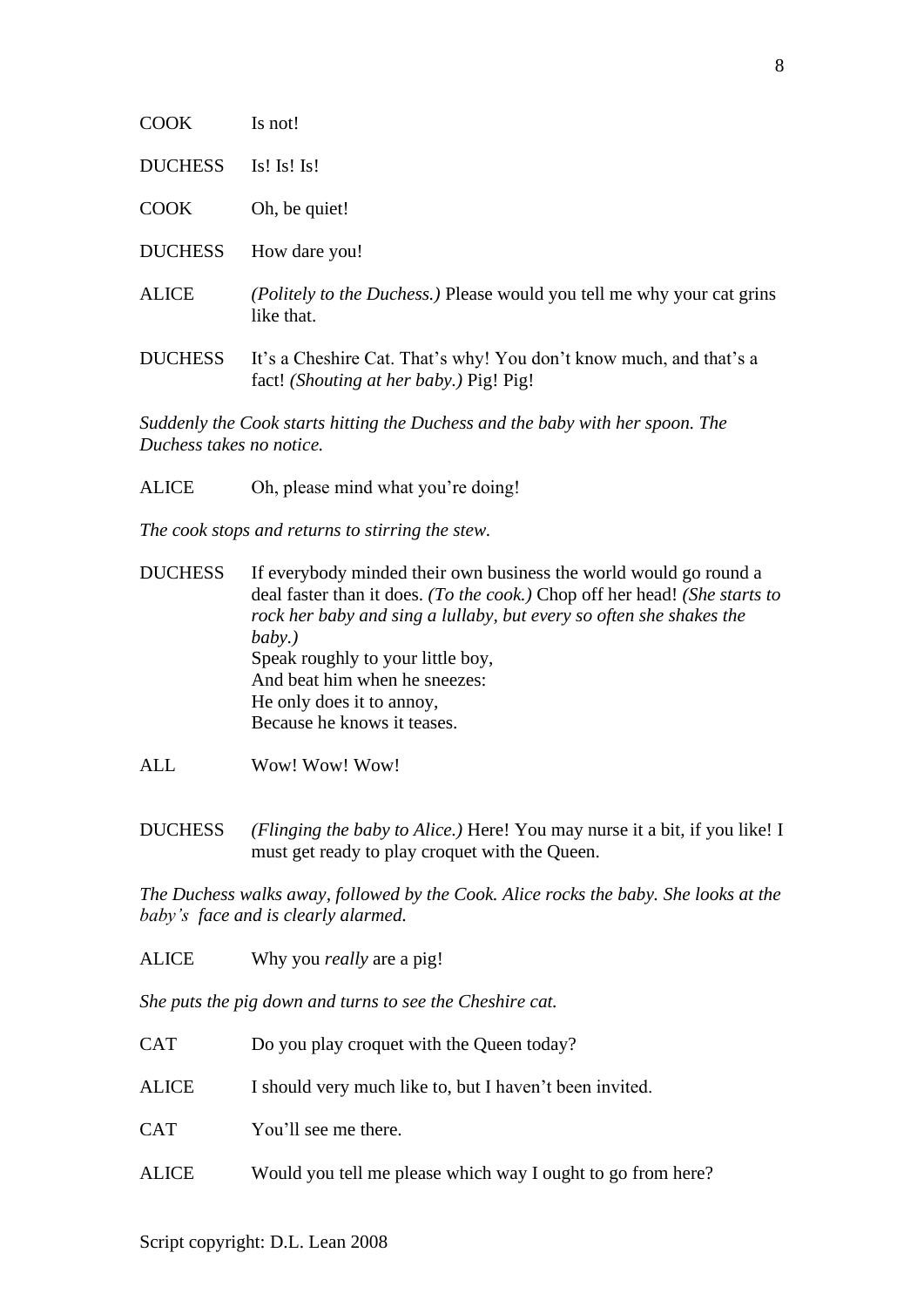| <b>CAT</b>   | That depends a good deal on where you want to get to. In that direction<br>lives a Hatter and in that direction lives a March Hare. Visit either you<br>like: they're both mad. |
|--------------|---------------------------------------------------------------------------------------------------------------------------------------------------------------------------------|
| <b>ALICE</b> | But I don't want to go among mad people.                                                                                                                                        |
| <b>CAT</b>   | Oh, you can't help that. We're all mad here. I'm mad. You're mad.                                                                                                               |
| <b>ALICE</b> | How do you know I'm mad?                                                                                                                                                        |
| <b>CAT</b>   | You must be or you wouldn't have come here.                                                                                                                                     |
|              |                                                                                                                                                                                 |

*The cat vanishes behind a stage block leaving only its grin on a stick held up.*

ALICE Well, I've often seen a cat without a grin, but a grin without a cat! It's the most curious thing I ever saw in my life.

*3 actors come forward and become the Mad Hatter, the March Hare and the Dormouse. Other actors crouch down to become a very long table – the Hatter and Hare may put a large white table cloth over the table. The actors sit behind the table on one corner. The Dormouse is asleep between the others. Alice approaches.*

| ALL           | No room! No room!                                              |
|---------------|----------------------------------------------------------------|
| <b>ALICE</b>  | (Sitting) There's <i>plenty</i> of room.                       |
| <b>HARE</b>   | Have some wine.                                                |
| <b>ALICE</b>  | I don't see any wine.                                          |
| <b>HARE</b>   | There isn't any.                                               |
| <b>ALICE</b>  | Then it wasn't very civil of you to offer it.                  |
| <b>HARE</b>   | It wasn't very civil of you to sit down without being invited. |
| <b>HATTER</b> | Your hair wants cutting.                                       |
| <b>ALICE</b>  | You should learn not to make personal remarks. It's very rude. |
| <b>HATTER</b> | Why is a raven like a writing desk?                            |
| <b>ALICE</b>  | I believe I can guess that.                                    |
| <b>HARE</b>   | Do you mean that you think you can find out the answer to it?  |
| <b>ALICE</b>  | Exactly so.                                                    |
| <b>HARE</b>   | Then you should say what you mean.                             |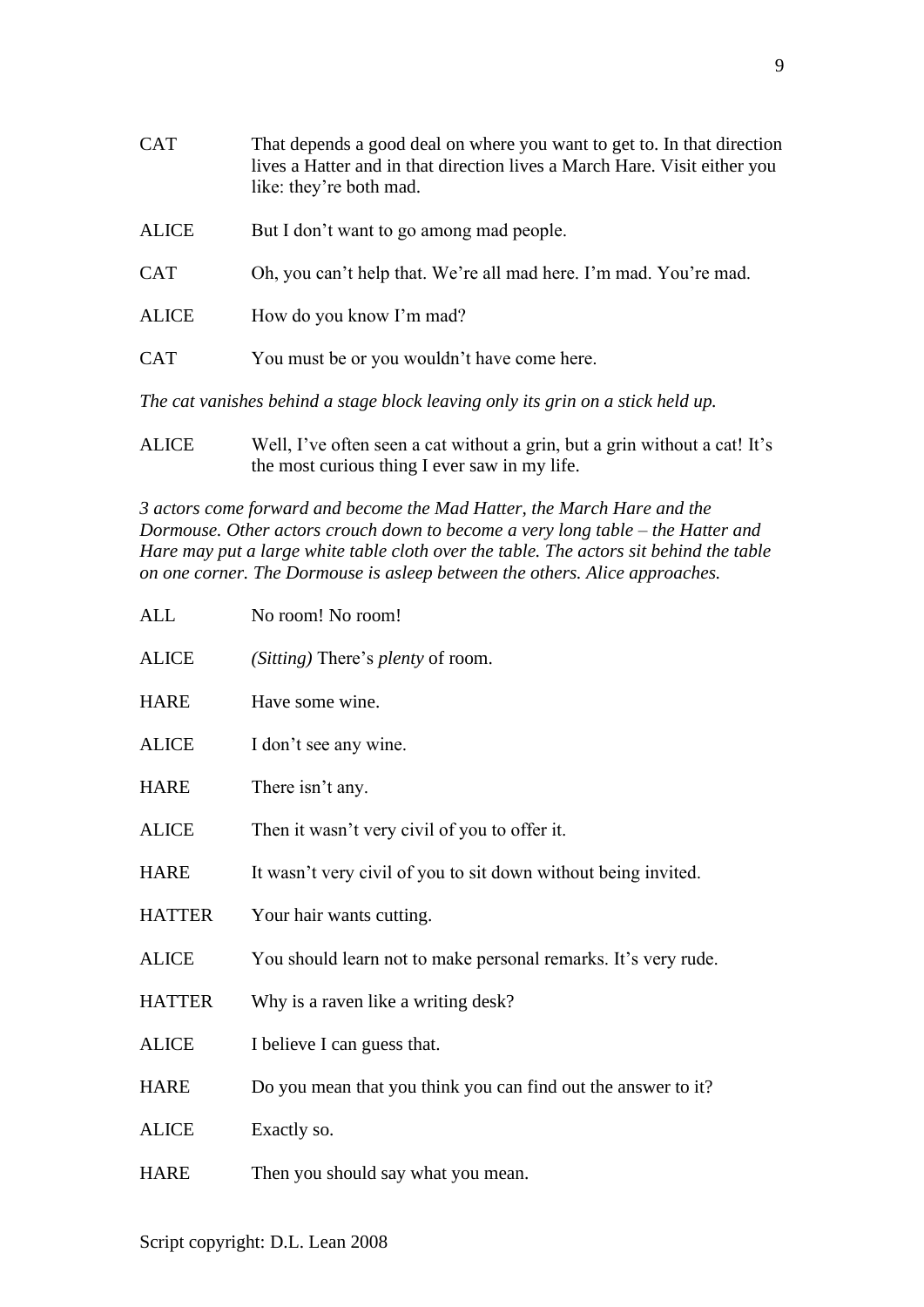| <b>ALICE</b>  | I do. At least I mean what I say. That's the same thing, you know.                                                        |
|---------------|---------------------------------------------------------------------------------------------------------------------------|
| <b>HATTER</b> | Not the same thing a bit! Why, you might just as well say that 'I see<br>what I eat' is the same as 'I eat what I see.'   |
| <b>HARE</b>   | You might just as well say that 'I like what I get' is the same thing as<br>'I get what I like!'                          |
| <b>DORM</b>   | You might just as well say that 'I breathe when I sleep' is the same<br>thing as 'I sleep when I breathe'.                |
| <b>HATTER</b> | It is the same thing with you. ( <i>Pause</i> ) What day of the month is it?                                              |
| <b>ALICE</b>  | The fourth.                                                                                                               |
| <b>HATTER</b> | Two days wrong. Have you guessed the riddle yet?                                                                          |
| <b>ALICE</b>  | No, I give it up. What's the answer?                                                                                      |
| <b>HATTER</b> | I haven't the slightest idea.                                                                                             |
| <b>HARE</b>   | Nor I. I vote the young lady tells us a story.                                                                            |
| <b>ALICE</b>  | I'm afraid I don't know one.                                                                                              |
| <b>HARE</b>   | Then the Dormouse shall. Wake up Dormouse.                                                                                |
| <b>DORM</b>   | (Feebly) I wasn't asleep. I heard every word you fellows were saying.                                                     |
| <b>HARE</b>   | Tell us a story.                                                                                                          |
| <b>HATTER</b> | And be quick about it or you'll be asleep again before it's done.                                                         |
| <b>DORM</b>   | Once upon a time there were three little sisters, and their names were<br>Elsie, Lacie and Tillie. They lived on treacle. |
| <b>ALICE</b>  | They'd have been ill.                                                                                                     |
| <b>DORM</b>   | So they were. Very ill.                                                                                                   |
| <b>ALICE</b>  | But why did they live at the bottom of a well?                                                                            |
| <b>DORM</b>   | It was a treacle well.                                                                                                    |
| <b>ALICE</b>  | There's no such thing.                                                                                                    |
| <b>DORM</b>   | If you can't be civil you'd better finish the story yourself.                                                             |
| <b>ALICE</b>  | No, please go on.                                                                                                         |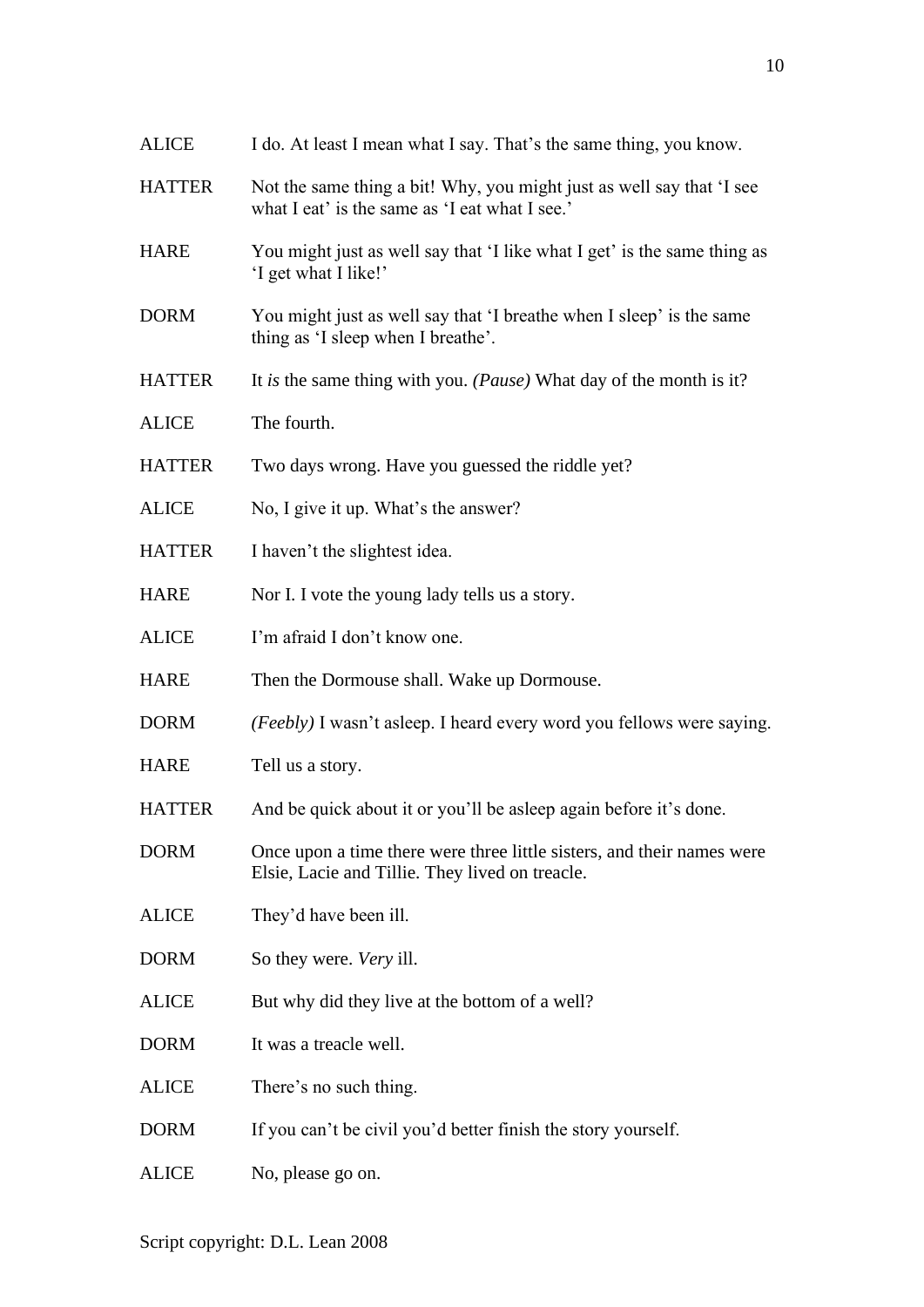DORM So these three little sisters – they were learning to draw you know –

- ALICE What did they draw?
- HATTER Let's all move one place on.

*Everyone stands and moves places. Alice follows their lead unwillingly.*

| <b>DORM</b>  | Treacle. <i>(Yawns.)</i> and they drew all manner of things – everything that<br>begins with an $M -$                                                                           |
|--------------|---------------------------------------------------------------------------------------------------------------------------------------------------------------------------------|
| <b>ALICE</b> | Why with an M?                                                                                                                                                                  |
| <b>HARE</b>  | Why not?                                                                                                                                                                        |
| <b>DORM</b>  | Such as mouse-traps, and the moon, and memory and muchness – you<br>know you say things are 'much of a muchness' – did you ever see such<br>a thing as a drawing of a muchness! |
| <b>ALICE</b> | I don't think $-$                                                                                                                                                               |
|              |                                                                                                                                                                                 |

HATTER Then you shouldn't talk.

*Alice is very offended. She stands up and walks away. The Dormouse falls asleep instantly and the Hare and Hatter take no notice of her leaving.*

ALICE I'll never go *there* again!

*The actors come out of role and scatter across the stage. Some wear numbers to represent playing cards. They mime painting other actors who represent rose trees.*

| TWO          | Look out now, Five! Don't go splashing paint over me like that!                                               |
|--------------|---------------------------------------------------------------------------------------------------------------|
| <b>FIVE</b>  | I couldn't help it. Seven jogged my elbow.                                                                    |
| <b>SEVEN</b> | That's right, Five! Always lay the blame on others!                                                           |
| <b>FIVE</b>  | You'd better not talk! I heard the Queen say only yesterday that you<br>deserved to be beheaded.              |
| TWO          | What for?                                                                                                     |
| <b>SEVEN</b> | That's none of your business, Two!                                                                            |
| <b>FIVE</b>  | Yes, it is his business! And I'll tell him $-$ it was for bringing the cook<br>tulip roots instead of onions. |
| <b>SEVEN</b> | Well, of all the unjust things $-$                                                                            |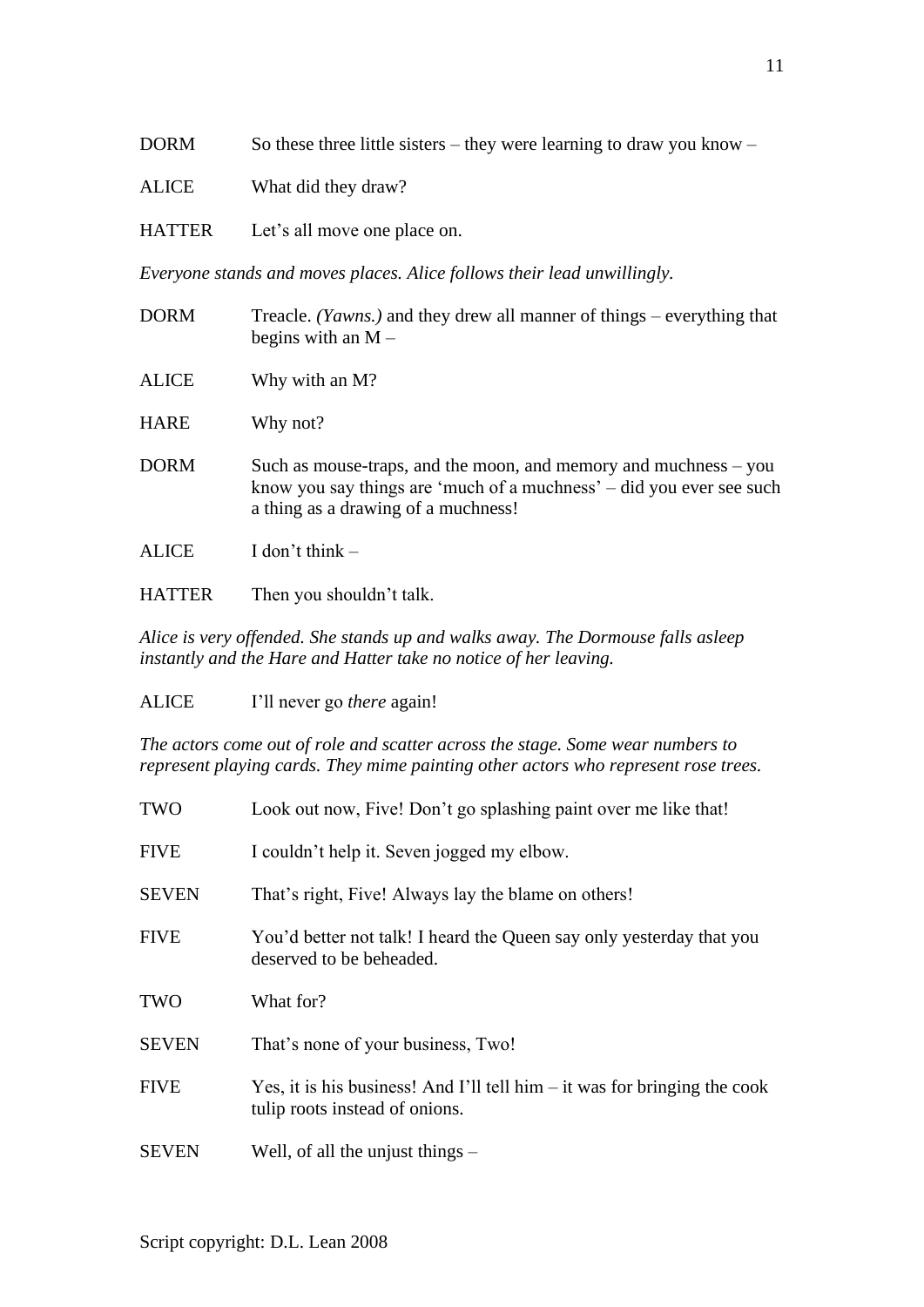*They suddenly notice Alice and bow low.*

| <b>ALICE</b> | Would you tell me, please, why are you painting those roses?                                                                                                                                                  |
|--------------|---------------------------------------------------------------------------------------------------------------------------------------------------------------------------------------------------------------|
| <b>TWO</b>   | Why, the fact is, you see, Miss, this here ought to have been a red rose-<br>tree, and we put a white one in by mistake; and if the Queen was to<br>find out, we should all have our heads cut off, you know. |
| <b>FIVE</b>  | The Queen! The Queen!                                                                                                                                                                                         |
| A VOICE      | Make way for the King and Queen of Hearts!                                                                                                                                                                    |

# **Stage 3 Section**

*Actors become the Queen, the King, the Knave and the white Rabbit. Others become soldiers. Stage 2 cards remain until dismissed by Queen. The cards bow low. The Queen notices Alice.*

| <b>QUEEN</b>                                   | Who is this? What's your name child?                     |  |
|------------------------------------------------|----------------------------------------------------------|--|
| <b>ALICE</b>                                   | My name is Alice, your Majesty.                          |  |
| <b>QUEEN</b>                                   | (Noticing the cards on the ground.) And who are these?   |  |
| <b>ALICE</b>                                   | How should I know? It's no business of mine.             |  |
| <b>QUEEN</b>                                   | ( <i>Furious</i> ) Off with her head! Off with her head! |  |
| <b>ALICE</b>                                   | Nonsense!                                                |  |
| <b>KING</b>                                    | Consider, my dear: she is only a child!                  |  |
| <b>QUEEN</b>                                   | (To Knave but pointing at cards.) Turn them over!        |  |
| The Knave turns the cards over with his foot.  |                                                          |  |
|                                                | Get up!                                                  |  |
| The cards get up and start bowing to everyone. |                                                          |  |
|                                                |                                                          |  |

Leave off that! You're making me giddy! What *have* you been doing to this rose-tree?

- TWO May it please your Majesty, we were trying –
- QUEEN Off with their heads! *(To Alice.)* Can you play croquet?
- ALICE Yes.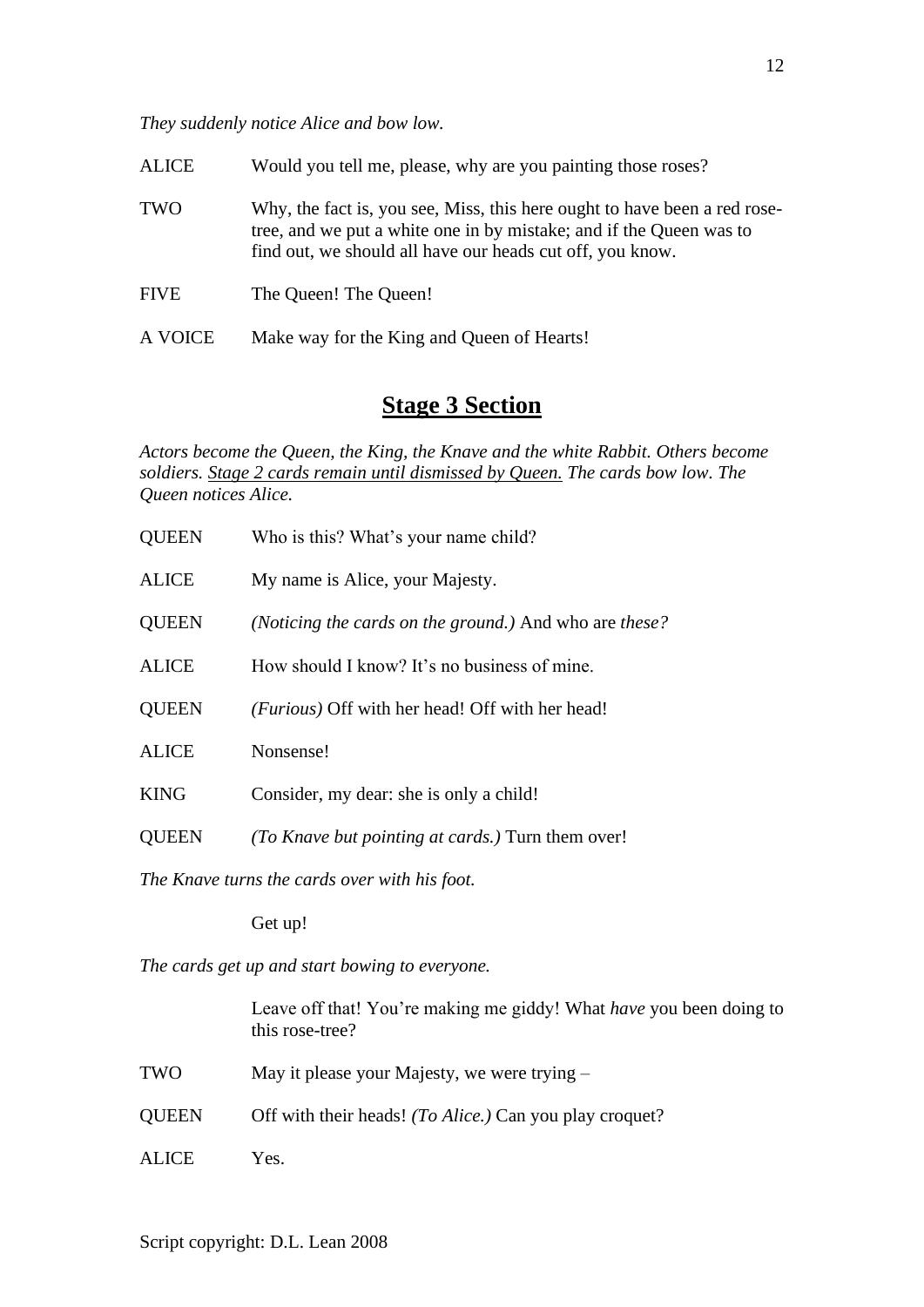#### QUEEN Come on, then!

*The procession moves off around the stage.*

|               | RABBIT It's $-$ it's a very fine day.                                         |
|---------------|-------------------------------------------------------------------------------|
| ALICE         | Very. Where's the Duchess?                                                    |
| <b>RABBIT</b> | Hush! Hush! She's under sentence of execution. She boxed the<br>Queen's ears. |

*Alice laughs.*

Oh, hush! The Queen will hear you!

QUEEN *(Loudly.)* Get to your places!

*Everyone rushes to their places. Some become croquet arches.*

ALICE Why the croquet balls are hedgehogs! And the mallets are flamingos! And everyone seems to be playing at the same time and fighting over the hedgehogs!

*The actors are all pushing, shoving and fighting. The Queen becomes cross and begins shouting 'Off with his/her head' at various players. The Cheshire Cat strolls over to Alice.*

CAT How do you like the Queen?

ALICE Not at all. She's so extremely –

*The Queen approaches.*

Likely to win the game.

*The Queen smiles and moves on.*

| <b>KING</b>  | (To Alice) Who are you talking to. I don't like the look of it at all.<br>However, it may kiss my hand if it likes.            |
|--------------|--------------------------------------------------------------------------------------------------------------------------------|
| <b>CAT</b>   | I'd rather not.                                                                                                                |
| <b>KING</b>  | Don't be impertinent. And don't look at me like that. (Calling the<br>Queen.) My dear, I wish you would have this cat removed. |
| <b>QUEEN</b> | Off with his head!                                                                                                             |
| <b>KING</b>  | (Eagerly hurrying away.) I'll fetch the executioner myself.                                                                    |

*Another actor takes an axe and becomes the executioner.*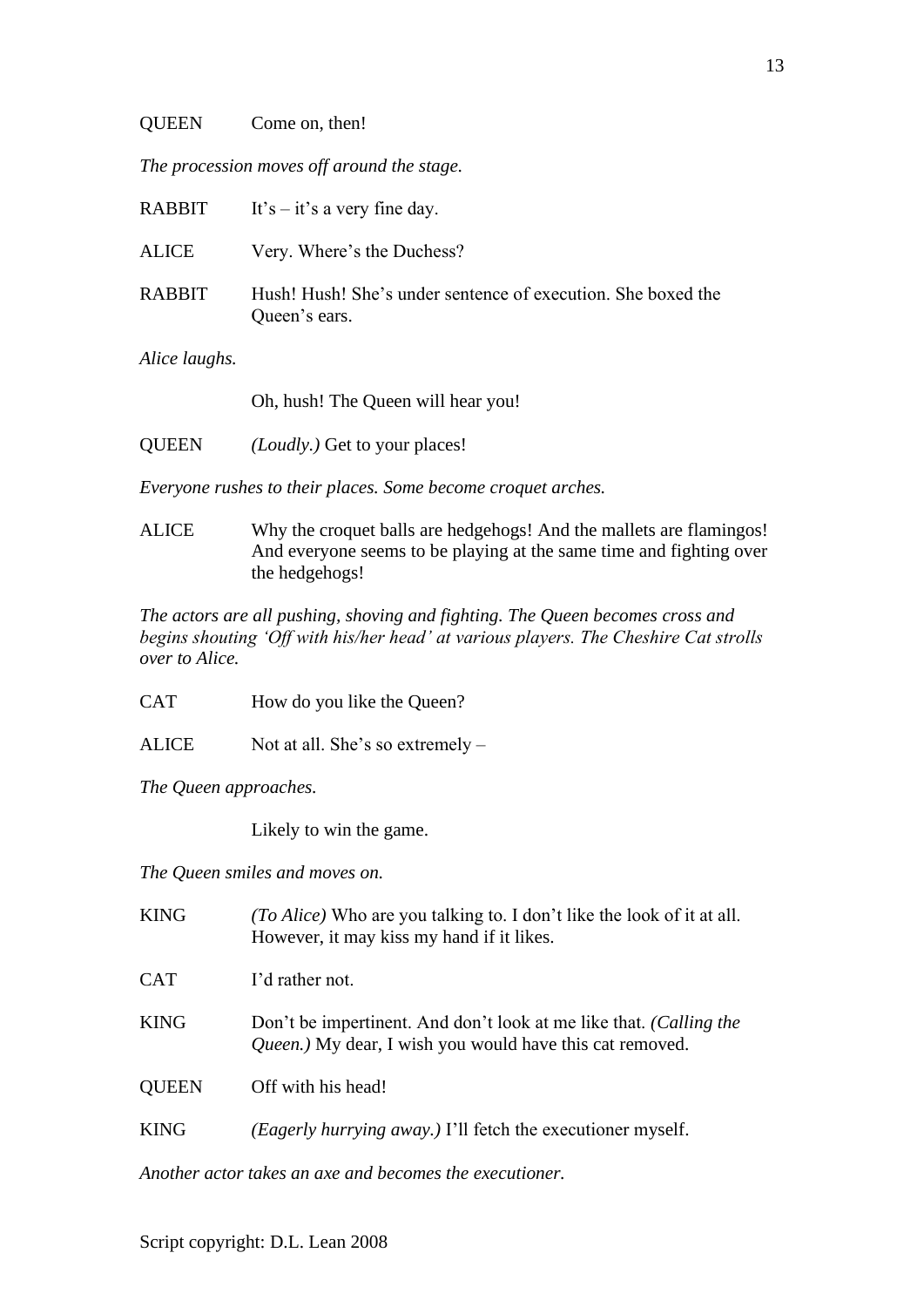| <b>EXEC</b>  | I can't cut the head off a Cheshire Cat. They make their bodies<br>invisible. I can't cut off a head unless there is a body to cut it<br>off from. |
|--------------|----------------------------------------------------------------------------------------------------------------------------------------------------|
| <b>KING</b>  | Don't talk nonsense. Anything that has a head can be beheaded.                                                                                     |
| <b>QUEEN</b> | If something isn't done about it in less than no time I'll have<br>everybody executed, all round.                                                  |

*Everybody stops and looks gravely serious.*

Fetch the Duchess from prison, it's her cat.

| A VOICE Call the Duchess! |
|---------------------------|
| A VOICE Call the Duchess! |
| A VOICE Call the Duchess! |

*During this the Cheshire Cat slips quietly away. An actor becomes the Duchess. Everyone carries on playing the game.*

DUCHESS *(To Alice.)* You can't think how glad I am to see you again, you dear old thing.

*Alice is surprised to find the Duchess in such a pleasant mood.*

You're thinking about something, my dear, and that makes you forget to talk. I can't tell you just now what the moral of that is, but I shall remember it in a minute. Everything has a moral if only you can find it.

QUEEN *(To Duchess.)* Either you or your head must be off! Take your choice!

*The Duchess scurries away.*

*(To Alice)* Have you seen the Mock Turtle yet?

| ALICE        | No. I don't even know what a Mock Turtle is.                                                                            |
|--------------|-------------------------------------------------------------------------------------------------------------------------|
| <b>QUEEN</b> | It's the thing Mock Turtle soup is made from. He shall tell you his<br>history. <i>(To everyone.)</i> Call the Gryphon! |
| A VOICE      | Call the Gryphon!                                                                                                       |
| A VOICE      | Call the Gryphon!                                                                                                       |
| A VOICE      | Call the Gryphon!                                                                                                       |

*An actor becomes the Gryphon.*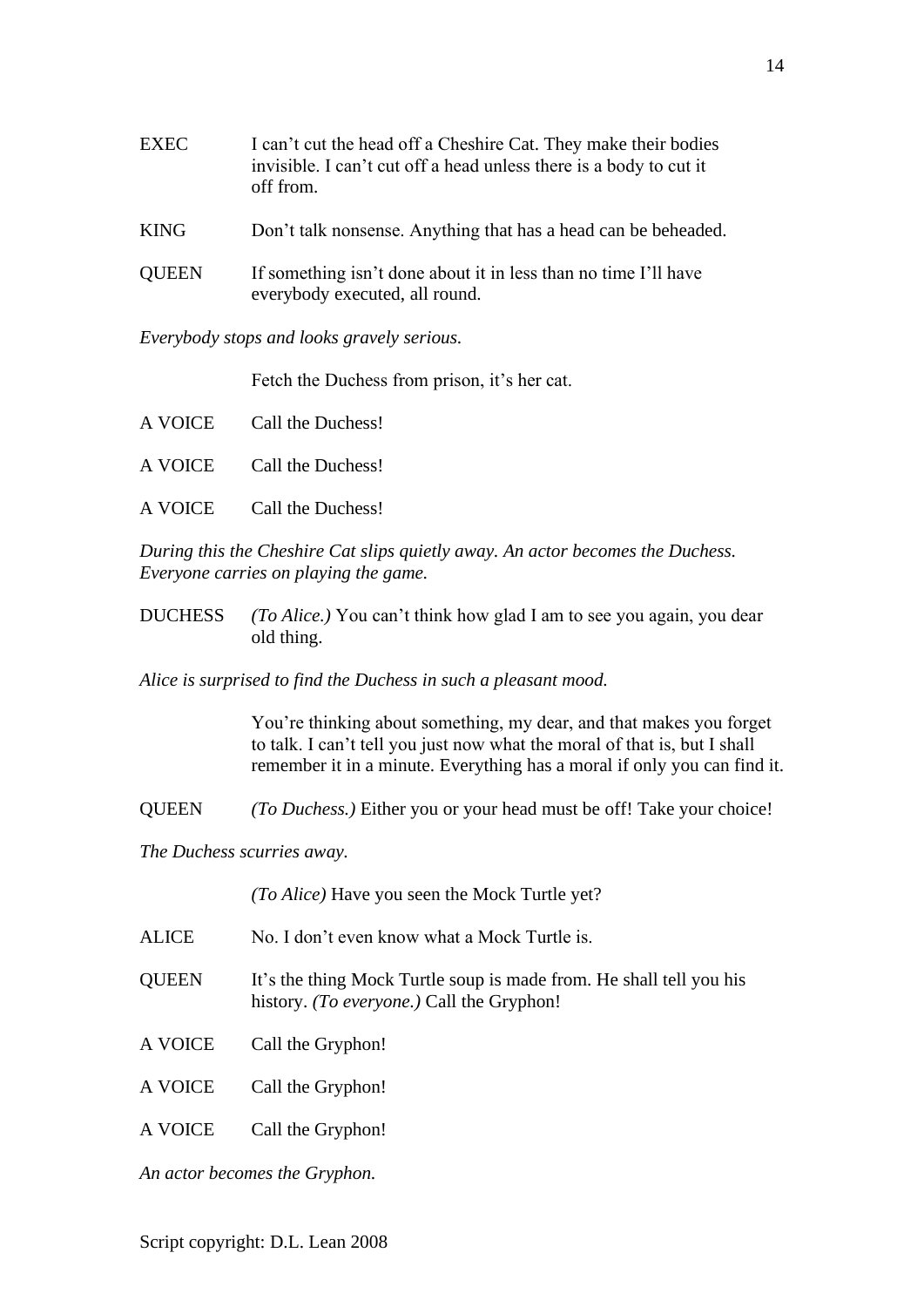- QUEEN Take this young lady to see the Mock Turtle. I must see after some executions I have ordered. *(She hurries away.)*
- GRYPHON What fun! It's all fancy. They never executes nobody, you know.
- KING *(Generally.)* You are all pardoned!

*The game ends and everyone scatters.*

*An actor becomes the Mock Turtle.*

- GRYPHON *(To Turtle.)* This here young lady. She wants for to know your history, she do.
- TURTLE I'll tell it to her. Sit down, both of you, and don't speak a word till I've finished.

*They sit down and the Mock Turtle tearfully tells his story.*

Once I was a real turtle. When we were little we went to school in the sea. The master was an old turtle – we used to call him Tortoise. We called him tortoise because he taught us. We had the best of educations. Reeling and writhing, of course, and the different branches of arithmetic – Ambition, Distraction, Uglification and Derision.

- ALICE I never heard of uglification.
- GRYPHON You know what to beautify is, I suppose?
- ALICE Yes, to make things prettier.
- GRYPHON Well then, if you don't know what to uglify is, you are a simpleton.
- TURTLE There was Mystery, ancient and modern, with Seaography and Drawling. The Drawling master was an old conger eel, he taught us Drawling, Stretching and Fainting in coils. I can't show it to you myself, and the Gryphon never learnt it.
- GRYPHON I went to the Classical master. He was an old crab. Taught Laughing and Grief.
- TURTLE We did ten hours the first day, nine the next and so on.
- GRYPHON That's the reason they're called lessons, because they lessen from day to day. Tell her something about the games now.
- TURTLE You may not have lived under the sea, so you can have no idea what a delightful thing a Lobster Quadrille is.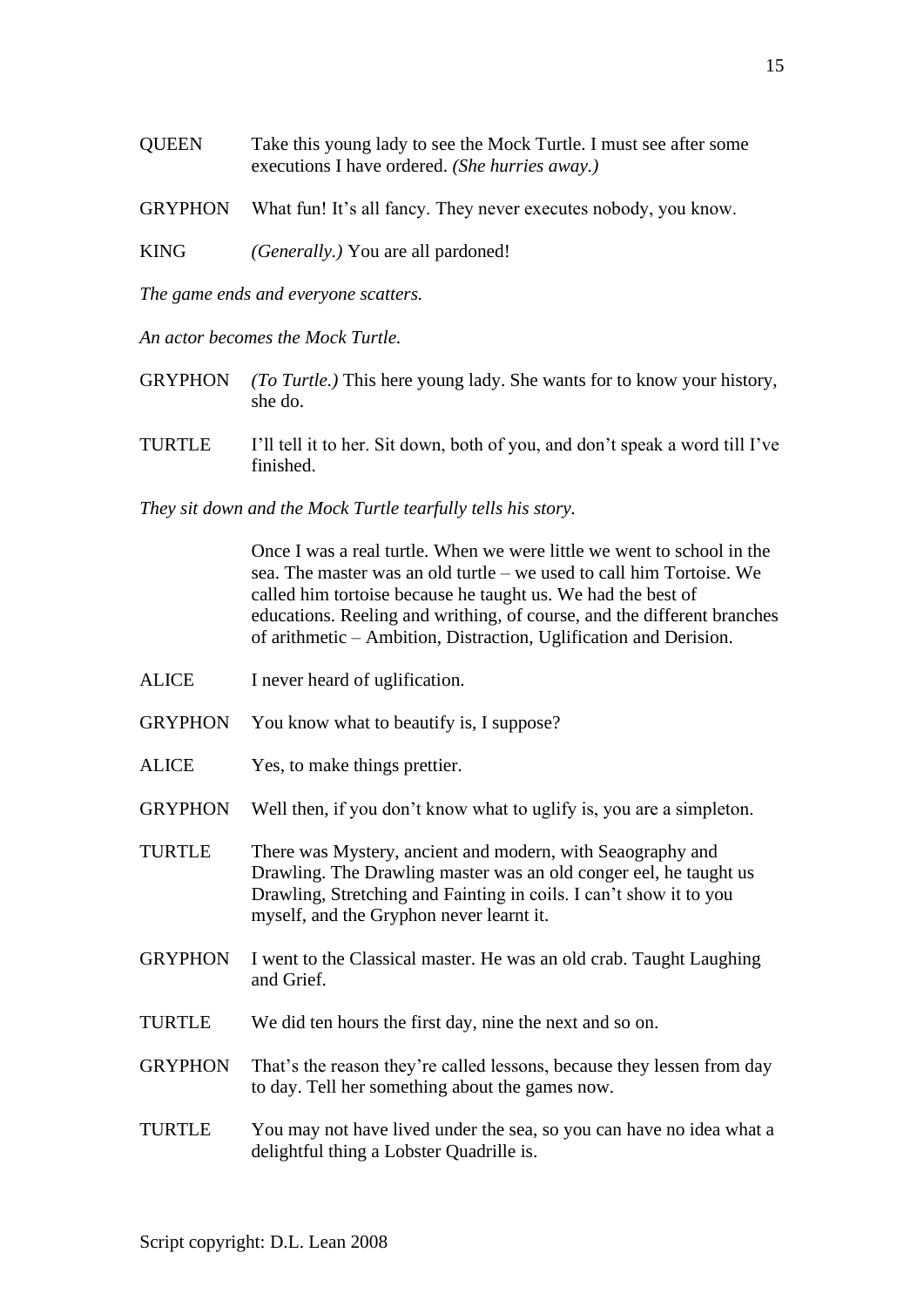|        | GRYPHON You first form into a line across the sea shore.                              |
|--------|---------------------------------------------------------------------------------------|
| TURTLE | Two lines. Each with a lobster as a partner. Would you like to see a<br>little of it? |
| ALICE  | Very much indeed.                                                                     |

TURTLE Come, let's try. We can do it without lobsters, you know.

*Everyone on stage has formed two lines. They begin to dance and sing as they swap places with the partner opposite them:*

## TURTLE

"Will you walk a little faster?" said a whiting to a snail, "There's a porpoise close behind us, and he's treading on my tail. See how eagerly the lobsters and the turtles all advance! They are waiting on the shingle -- will you come and join the dance?

### ALL

Will you, won't you, will you, won't you, will you join the dance? Will you, won't you, will you, won't you, won't you join the dance?

### **TURTLE**

"You can really have no notion how delightful it will be When they take us up and throw us, with the lobsters, out to sea!" But the snail replied "Too far, too far!" and gave a look askance - Said he thanked the whiting kindly, but he would not join the dance.

### ALL

Would not, could not, would not, could not, would not join the dance. Would not, could not, would not, could not, could not join the dance.

### TURTLE

"What matters it how far we go?" his scaly friend replied. "There is another shore, you know, upon the other side. The further off from England the nearer is to France - Then turn not pale, beloved snail, but come and join the dance.

## ALL

Will you, won't you, will you, won't you, will you join the dance? Will you, won't you, will you, won't you, won't you joint the dance?

A VOICE The trial's beginning!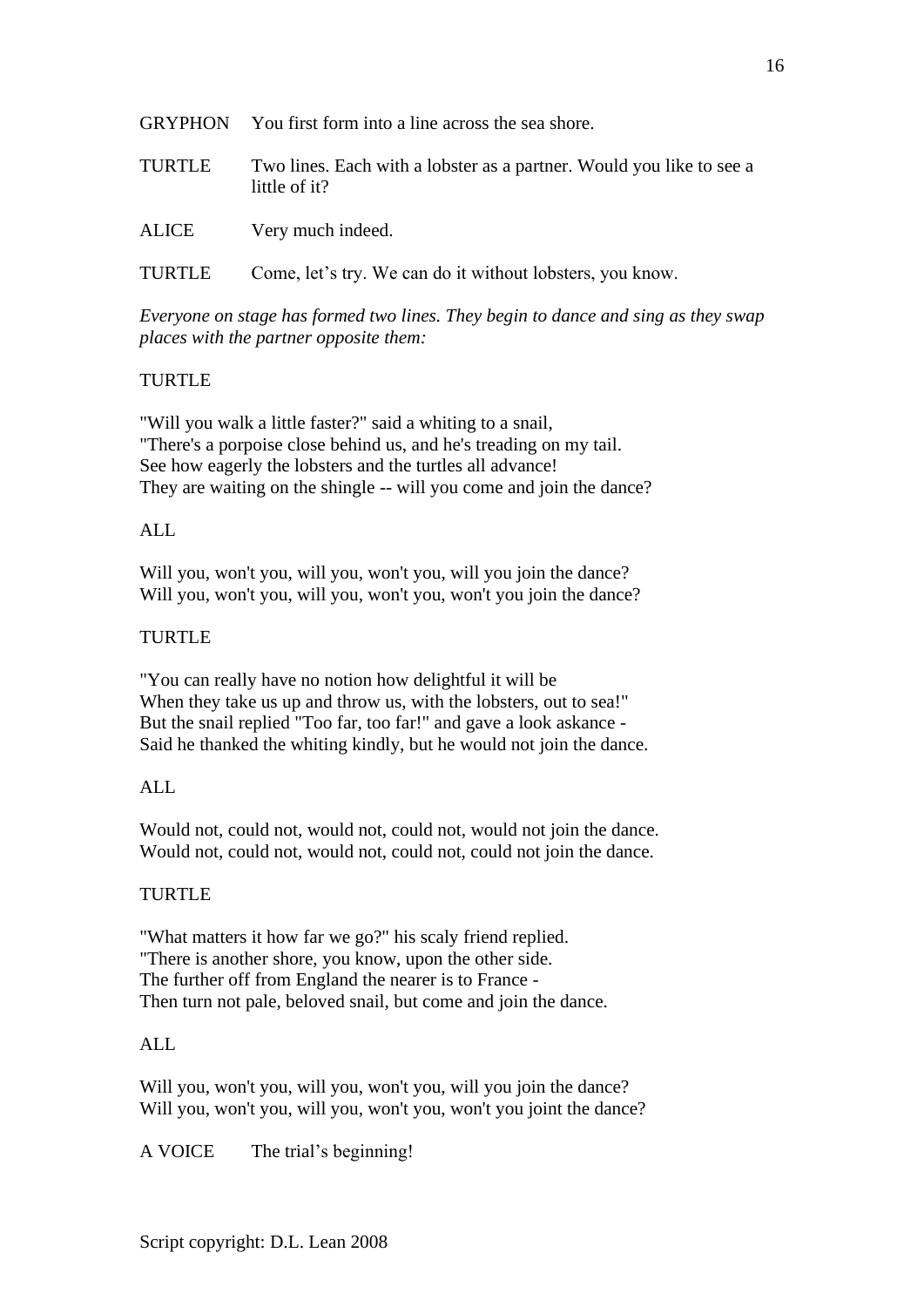GRYPHON *(Grabbing Alice's hand.)* Come on!

ALICE What trial is it?

GRYPHON Come on!

*Everyone on stage forms the courtroom. The King and Queen are seated. The Knave stands before the, under guard. The White Rabbit stands close by. Alice stands/sits next to the Dormouse.*

RABBIT Silence in court! A VOICE Silence in court! A VOICE Silence in court! KING Read the accusation! RABBIT The Queen of Hearts, she made some tarts, All on a summer day: The knave of hearts, he stole those tarts And took them quite away! KING Jury, consider your verdict. RABBIT Not yet, not yet! There's a great deal to come before that. KING Call the first witness. RABBIT First witness! A VOICE First witness! A VOICE First witness! *The Hatter steps forward.* KING Take of your hat! HATTER It isn't mine. KING Stolen! HATTER I keep them to sell. I have none of my own. I'm a hatter. KING Give your evidence, and don't be nervous or I'll have you executed on the spot. A VOICE The child is growing bigger!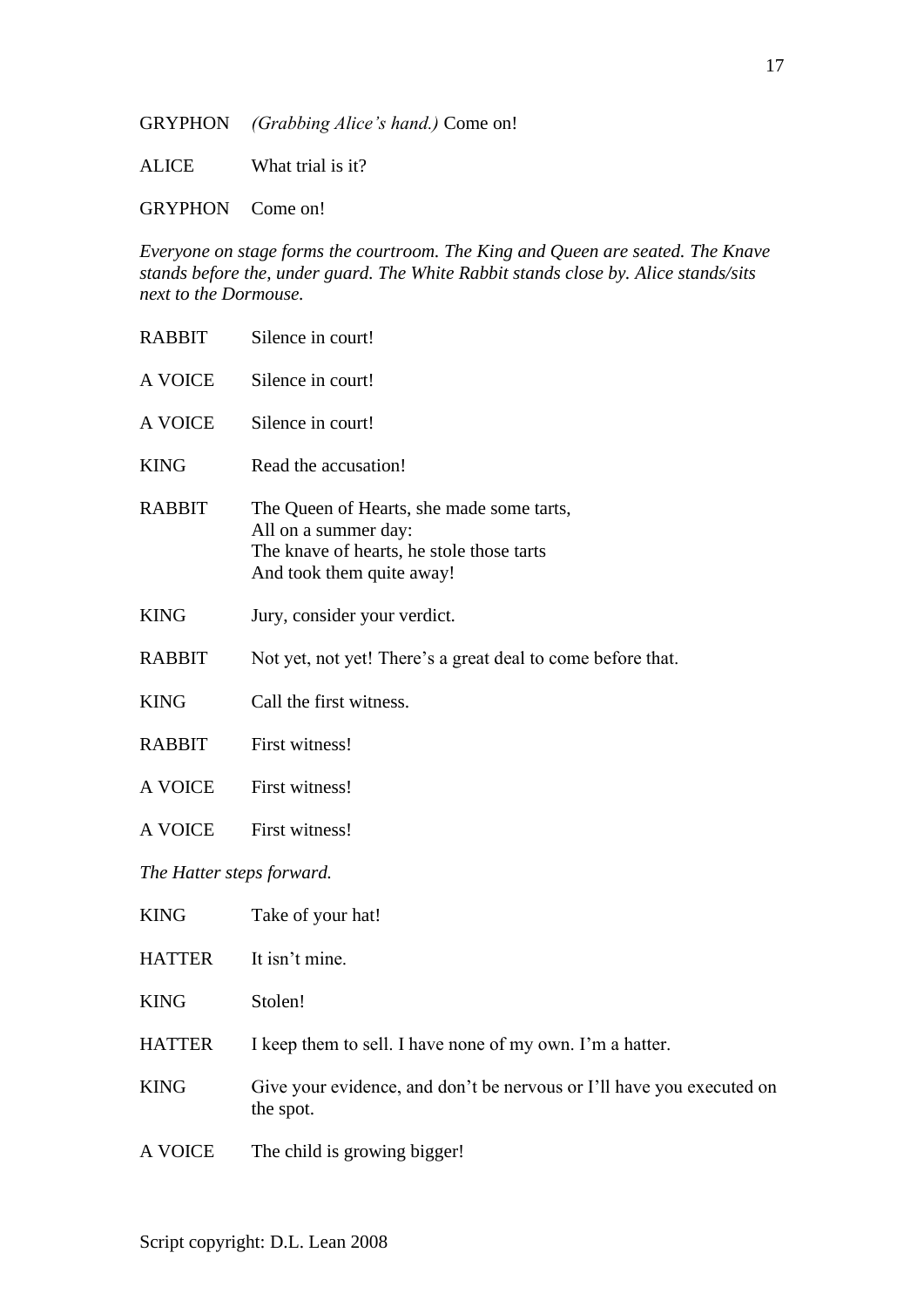- HATTER I'm a poor man, your Majesty, and I hadn't begun my tea and what with bread and butter getting so thin and the twinkling of the tea. And most things twinkled after that. Only the March Hare said –
- HARE I didn't!
- HATTER You did!
- HARE I deny it!
- KING He denies it. Leave out that part.
- HATTER After that I cut some bread and butter. I'm a poor man your Majesty.
- KING You're a very poor speaker. If that's all you know you may stand down.
- DORM *(To Alice.)* I wish you wouldn't squeeze so.
- ALICE I can't help it. I'm growing.
- KING Next witness!
- RABBIT Next witness!
- A VOICE Next witness!
- A VOICE Next witness!

#### *The Cook steps forward.*

| <b>KING</b>    | Give your evidence.                                                                 |
|----------------|-------------------------------------------------------------------------------------|
| <b>COOK</b>    | Shan't.                                                                             |
| <b>A VOICE</b> | That child is growing so fast!                                                      |
| <b>A VOICE</b> | The girl keeps growing so!                                                          |
| <b>A VOICE</b> | Cross examine the witness!                                                          |
| <b>KING</b>    | What were the tarts made out of?                                                    |
| <b>COOK</b>    | Pepper.                                                                             |
| <b>DORM</b>    | Treacle.                                                                            |
| <b>OUEEN</b>   | Turn that Dormouse out of court! Suppress him! Pinch him! Off with<br>his whiskers! |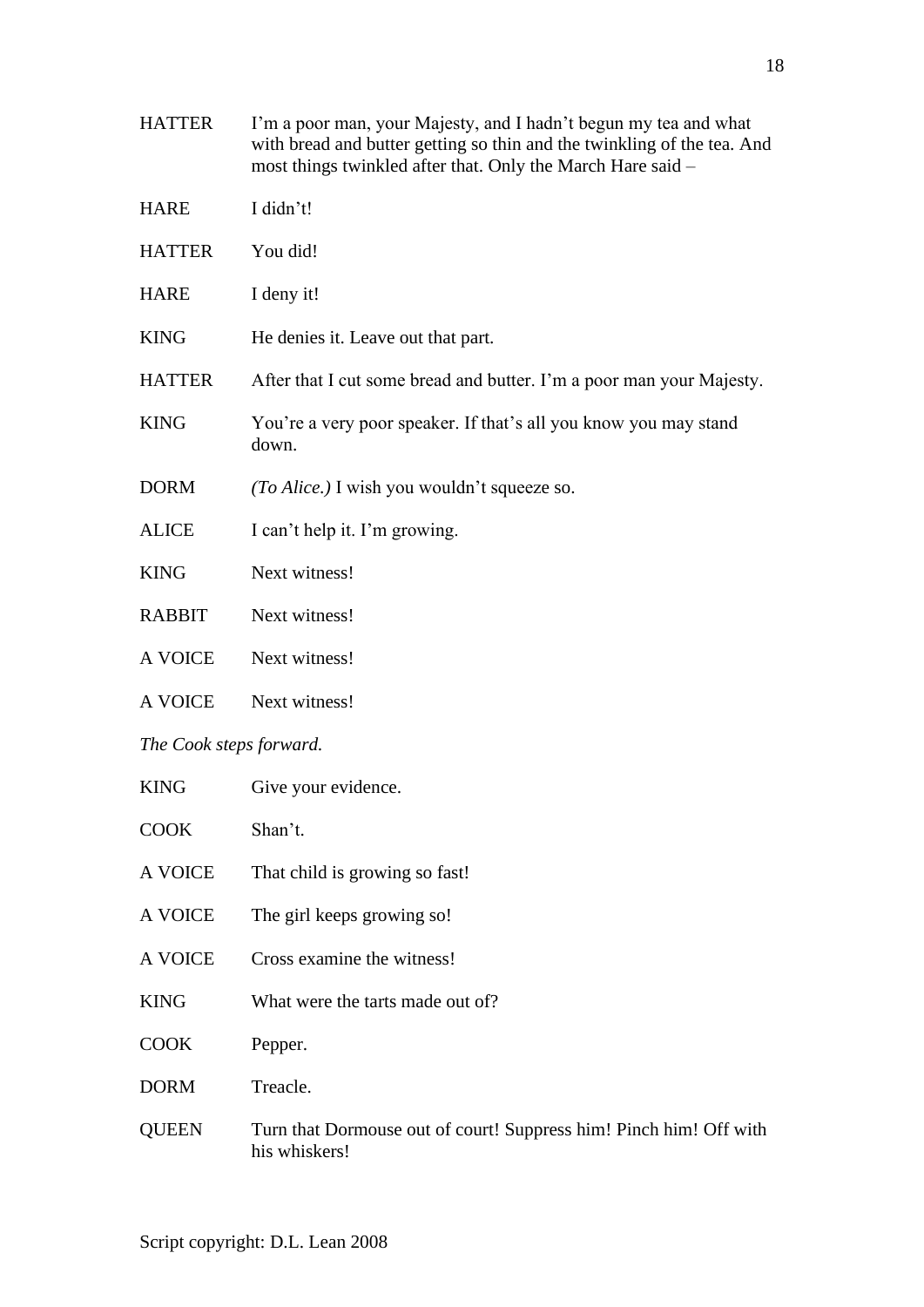| <b>KING</b>                                     | Never mind! Call the next witness! (To Queen.) Really, my dear, you<br>must cross-examine the next witness. It quite makes my forehead ache. |  |
|-------------------------------------------------|----------------------------------------------------------------------------------------------------------------------------------------------|--|
| <b>RABBIT</b>                                   | Alice!                                                                                                                                       |  |
| A VOICE                                         | Alice!                                                                                                                                       |  |
| A VOICE                                         | Alice!                                                                                                                                       |  |
| <b>ALICE</b>                                    | Alice? ( <i>Awkwardly</i> ) Here!                                                                                                            |  |
| She knocks over some of the jury in her flurry. |                                                                                                                                              |  |
|                                                 | Oh, I <i>beg</i> your pardon.                                                                                                                |  |

| A VOICE       | Hasn't she grown?                                                                            |
|---------------|----------------------------------------------------------------------------------------------|
| A VOICE       | Why, only five minutes ago she was such a little girl.                                       |
| <b>KING</b>   | What do you know about this business?                                                        |
| <b>ALICE</b>  | Nothing.                                                                                     |
| <b>KING</b>   | Nothing whatever?                                                                            |
| <b>ALICE</b>  | Nothing whatever.                                                                            |
| <b>KING</b>   | (After consideration.) Silence! All persons more than a mile high are to<br>leave the court! |
| <b>ALICE</b>  | I'm not a mile high.                                                                         |
| <b>KING</b>   | You are.                                                                                     |
| <b>QUEEN</b>  | Nearly two miles high.                                                                       |
| <b>ALICE</b>  | Well I sha'n't go. That's not a regular rule. You invented it just now.                      |
| <b>KING</b>   | (Uncomfortable, but hasty.) Jury, consider your verdict.                                     |
| <b>RABBIT</b> | There's more evidence to come your Majesty. A letter written by the<br>prisoner.             |
| <b>QUEEN</b>  | What's in it?                                                                                |
| <b>RABBIT</b> | I haven't opened it yet.                                                                     |
| <b>KNAVE</b>  | Please, your Majesty, I didn't write it!                                                     |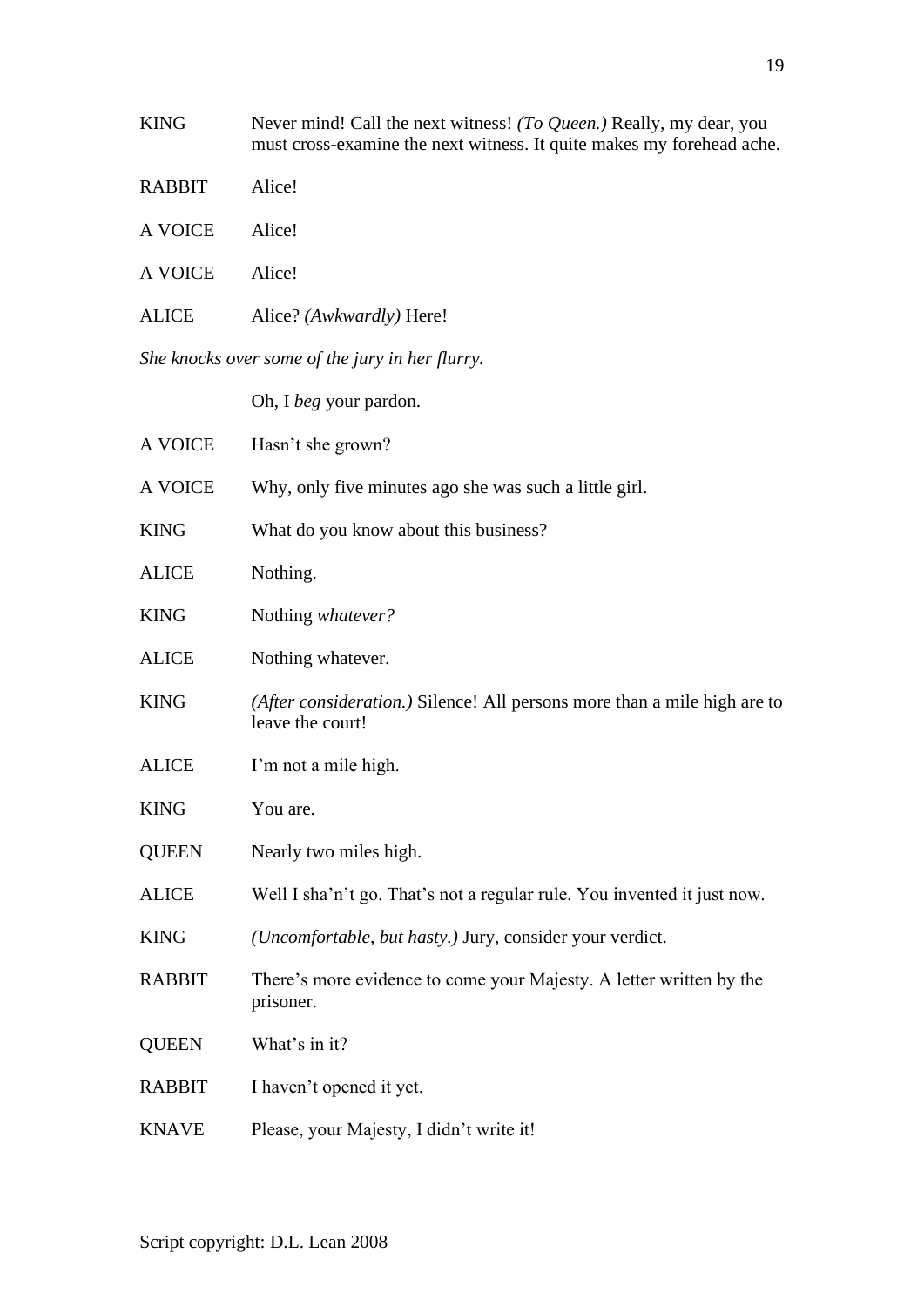- KING If you didn't sign it that only makes the matter worse. You must have meant some mischief, or else you'd have signed your name like an honest man.
- QUEEN That *proves* his guilt, of course, so, off with his –
- ALICE It doesn't prove anything of the sort! Why you don't even know what the letter's about!
- KING Read it. Begin at the beginning and go on till you come to the end: then stop.
- RABBIT *(Reads.)*

They told me you had been to her, And mentioned me to him: She gave me a good character, But said I could not swim.

He sent them word I had not gone (We know it to be true) If she should push the matter on, What would become of you?

I gave her one, they gave him two, You gave us three or more; They all returned from him to you, Though they were mine before.

If I or she should chance to be Involved in this affair, He trusts to you to set him free, Exactly as we were.

My notion was that you had been (Before she had this fit) An obstacle that came between Him, and ourselves, and it.

Don't let him know she liked them best, For this must ever be A secret kept from all the rest Between yourself and me.

- KING That's the most important piece of evidence we've heard yet.
- ALICE If anyone can explain it. I don't believe there's an atom of meaning in it!
- KING Let the jury consider their verdict!